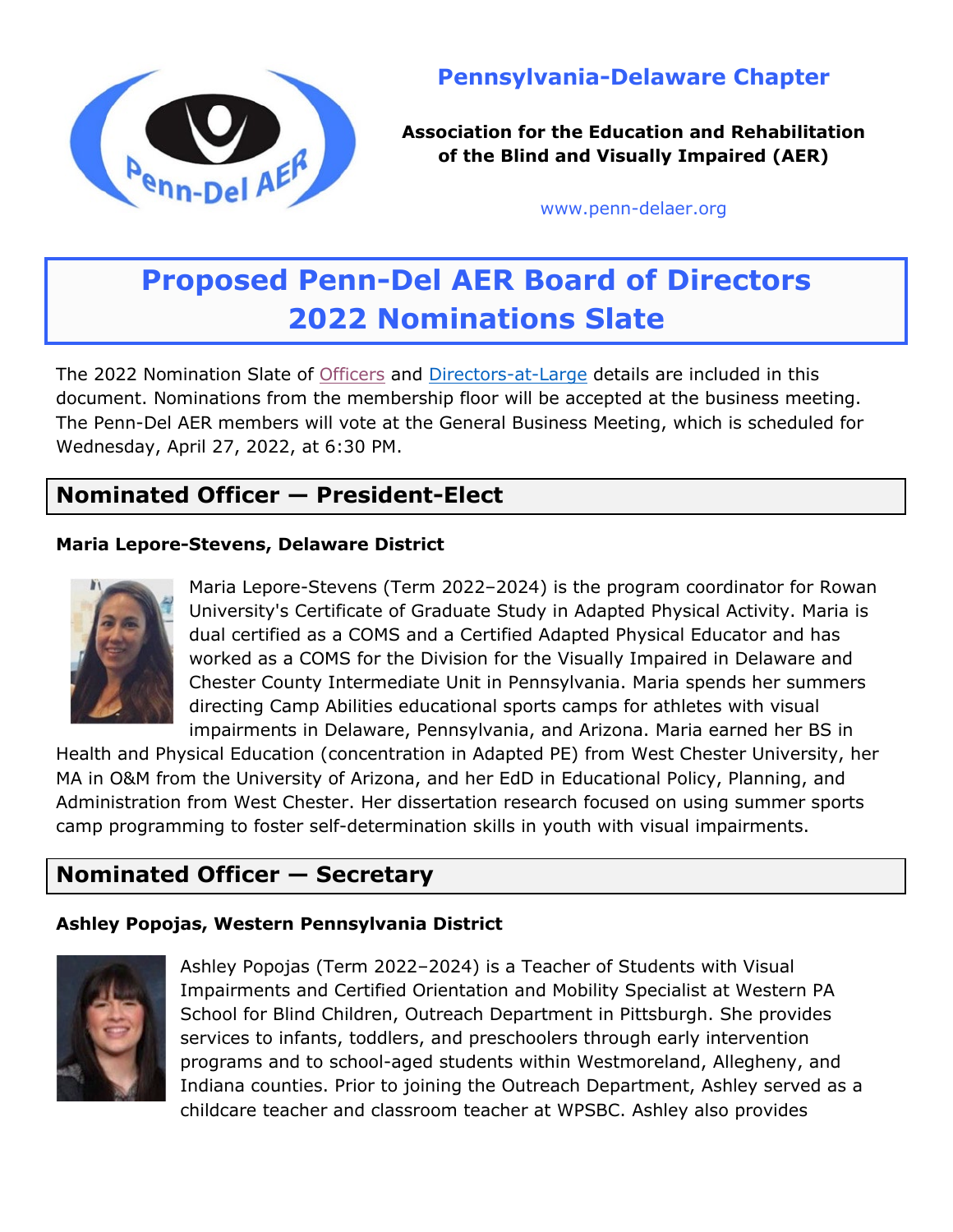instruction for the University of Pittsburgh, School of Education, and is an Independent Evaluator for the Alliance for Infants and Toddlers in Allegheny County. Ashley proudly earned her Bachelor's Degrees in Corporate Communications and Business Management from Carlow University, followed by an M.Ed. in Early Childhood Education. Ashley graduated from the University of Pittsburgh's Vision Studies Program with dual TVI and COMS certifications. Ashley resides in Greensburg, PA, an eastern suburb of Pittsburgh with her husband, son, daughter and two puppies.

## <span id="page-1-0"></span>**Nominated Directors-at-Large**

#### **Term Ending June 30, 2025**

**Western PA District**: no nominations **Central PA District:** [Mary Daubenspeck;](#page-2-0) [Doug Williams](#page-3-0)

**Eastern PA District**: [Nancy Ashley;](#page-1-1) [Mark](#page-2-1)  [Richert;](#page-2-1) [Mark Steciw;](#page-2-2) [Evangaline Worsley](#page-3-1) **Delaware District**: [Sue Barton](#page-1-2)

### <span id="page-1-1"></span>**Nancy Ashley, 2nd Term, Eastern Pennsylvania District**



Nancy Ashley is a retired Itinerant Teacher of the Visually Impaired, employed by the Luzerne Intermediate Unit 18 for almost 37 years prior to her retirement in 2015. Nancy "enjoyed" her students who varied in age from Early Intervention to 21 years old, learning more from her students than she was ever able to teach them. Nancy developed pertinent ties with Bureau of Blindness and Visual Services, PaTTAN, and Blind Association. She encourages those now in the field to form the same valuable connections. Nancy received her Bachelor's degree from

Kutztown State College (now University) and her Master Equivalency Degree through IU and Wilkes University graduate level courses. In wanting to remain connected to the field of visual impairment upon retirement, she successfully pursued becoming a member of the Penn-Del AER Board. This has been a very positive venture and her only regret is that she did not pursue it sooner. Nancy wants to share one of her favorite Bible verses with you: 2 Corinthians 5: 7 "We walk by faith, not by sight."

#### <span id="page-1-2"></span>**Susan Barton, Delaware District**

Susan Barton is a Licensed Clinical Social Worker who has worked for the Department of Veteran Affairs for 13 years in Wilmington, DE. She is a Licensed Clinical Social Worker and has been in the Social Work field for over 20 years. She considers herself as fortunate to have been introduced to the world of blind rehabilitation and to Veterans who are visually impaired during her tenure as Chief of Social Work. She found the mission to help Veterans with visual impairments to be rewarding in ways not experienced before. When the opportunity presented itself, Susan took on the full-time role of the VIST (Visual Impairment Services Team) Coordinator for the Wilmington, VA, and has been working as a Blind Rehabilitation Specialist for the past 4 years, loving every minute. Susan resides in Delaware with her husband, daughter, dog, and 3 cats.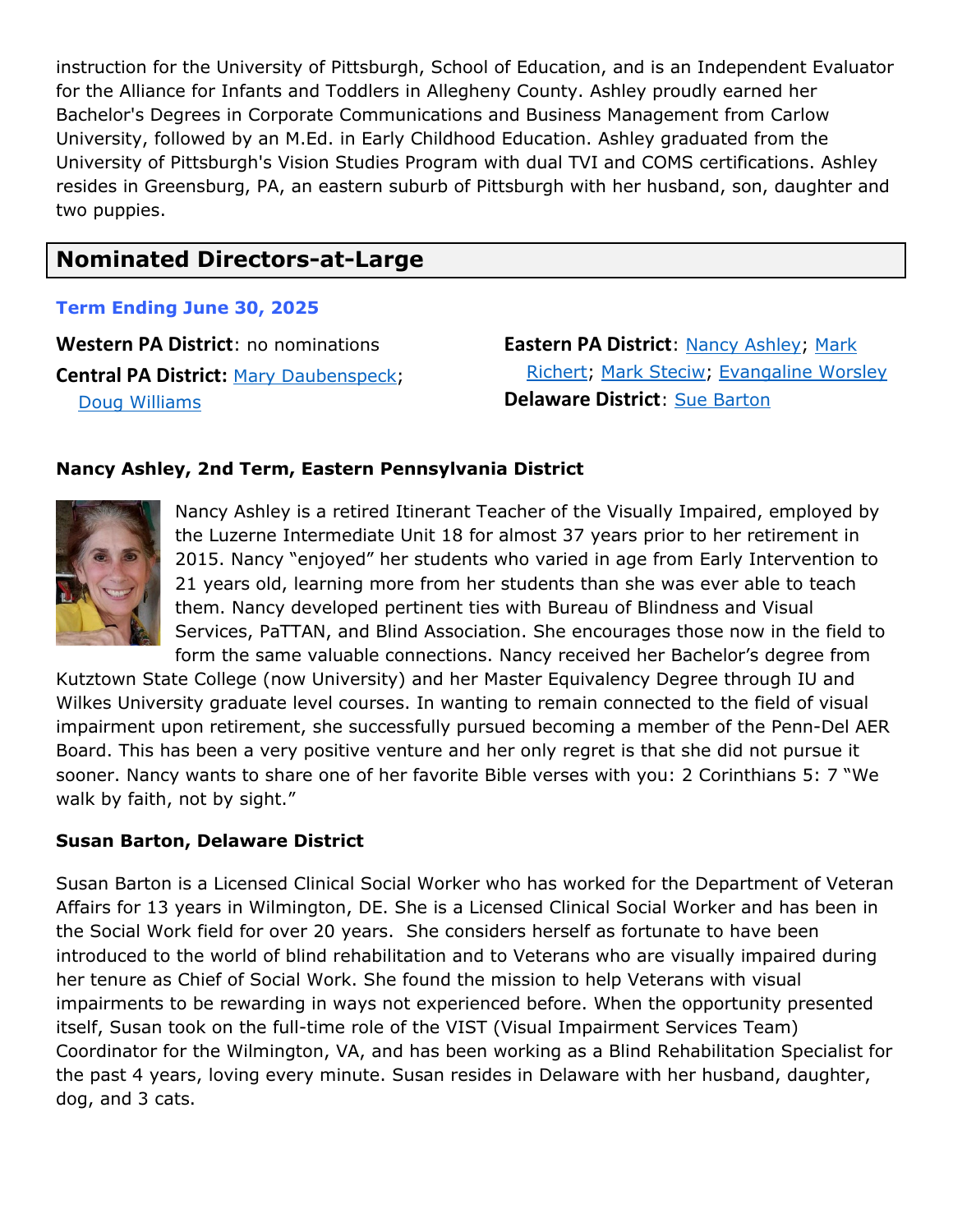## <span id="page-2-0"></span>**Mary Daubenspeck, 2nd Term, Central Pennsylvania District**



Mary Daubenspeck is currently certified through PDE and ACVREP as a TVI/COMS. She is a graduate of KSU with a BS in El Ed and BVI Ed. O&M Certification from Pitt 1984. Mary retired in 2019 from the Pennsylvania Intermediate Unit system where she worked as a TVI/COMS for 32 years. She worked closely with BSO and the Optimist Olympics to promote and develop sports and activities to develop skills and provide recreational opportunities for children, adults and their families. She served as a member of the board to the Pennsylvania Association of Blind Athletes,

the Penn-Del AER and Vision Resources of Central Pennsylvania where she is currently a member of the Programs and Services Committee working with other members to continue and develop programs for the visually impaired population in the Central Pennsylvania area.

#### <span id="page-2-1"></span>**Mark Richert, Eastern Pennsylvania District**



Mark Richert recently joined the Overbrook School for the Blind as its International Program Coordinator. From March of 2020 through the end of December 2021, Mark served as Interim Executive Director for the Association for Education and Rehabilitation of the Blind and Visually Impaired (AER). He previously served as AER's Executive Director from 2001 to 2005.

Over the course of his career in the vision loss and broader disability

communities, Mark has successfully championed many of the significant public policy achievements in our field. He helped enact the landmark Twenty-First Century Communications and Video Accessibility Act, which began a revolution in mainstream technology usability, audio description, and availability of assistive technologies for specific populations and helped establish the National Instructional Materials Access Center (NIMAC) to support K-12 students with print disabilities. He has been instrumental in drafting the historic Alice Cogswell and Anne Sullivan Macy Act to drive fundamental systems change in special education for students with sensory disabilities and has promoted prescription drug labeling accessibility.

In addition, Mark has served numerous mission-aligned organizations, including: VisionServe Alliance, AER, the National Disability Institute, the American Foundation for the Blind, the American Council of the Blind, and the National Industries for the Blind.

Mark received his Juris Doctor from the George Washington University National Law Center in Washington DC and his Bachelor of Arts from Stetson University in Florida.

#### <span id="page-2-2"></span>**Mark Steciw, Eastern Pennsylvania District**



Mark Steciw has worked in the field of blindness and visual impairment for over forty years. He began his professional career as a teacher of students who are blind and visual impaired with additional significant disabilities. He was also an administrator for programs serving this population. Mark has worked as a preschool itinerant for the School District of Philadelphia. He has had the unique experience of being the low vision educational specialist at the William Feinbloom Vision Rehabilitation Center at the Eye Institute in Philadelphia. While

in that role, Mark was involved in various research projects including contributing to various